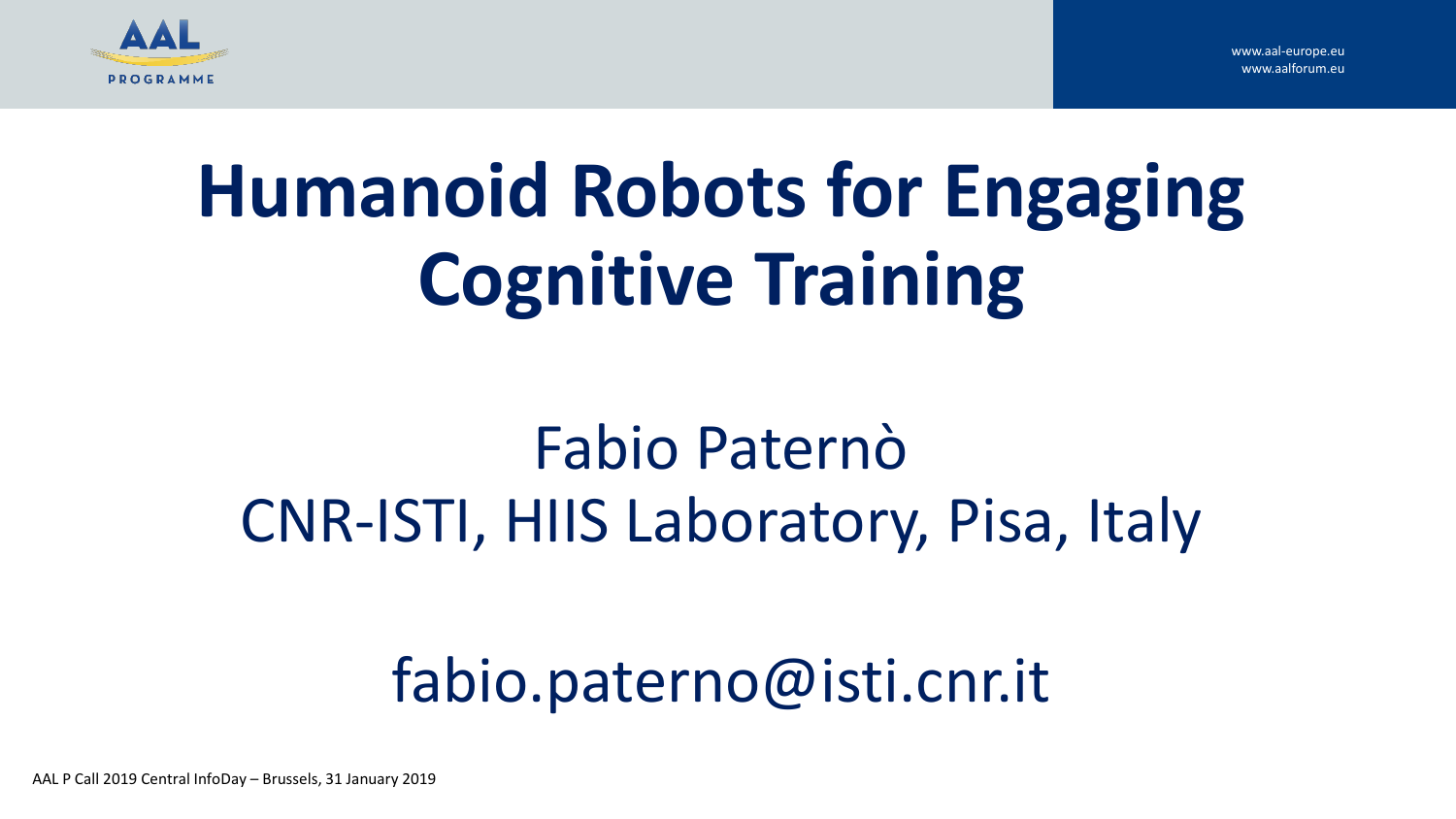

### Who We Are

Public research laboratory specialised in designing, implementing, and evaluating interactive ICT solutions with the aim to improve their accessibility, usability, and user experience

We have experience and results in: Assistive Technologies and Accessibility, Context-dependent IoT Applications, Emotion-based User Interfaces, End-User Development, Human-Robot Interaction, Multimodal User Interfaces, Tools for Accessibility and Usability Evaluation

We have already actively participated in AAL projects: **PersonAAL** http://www.personaalproject.eu/ and **PETAL** [http://www.aal-petal.eu/](http://www.personaal-project.eu/)

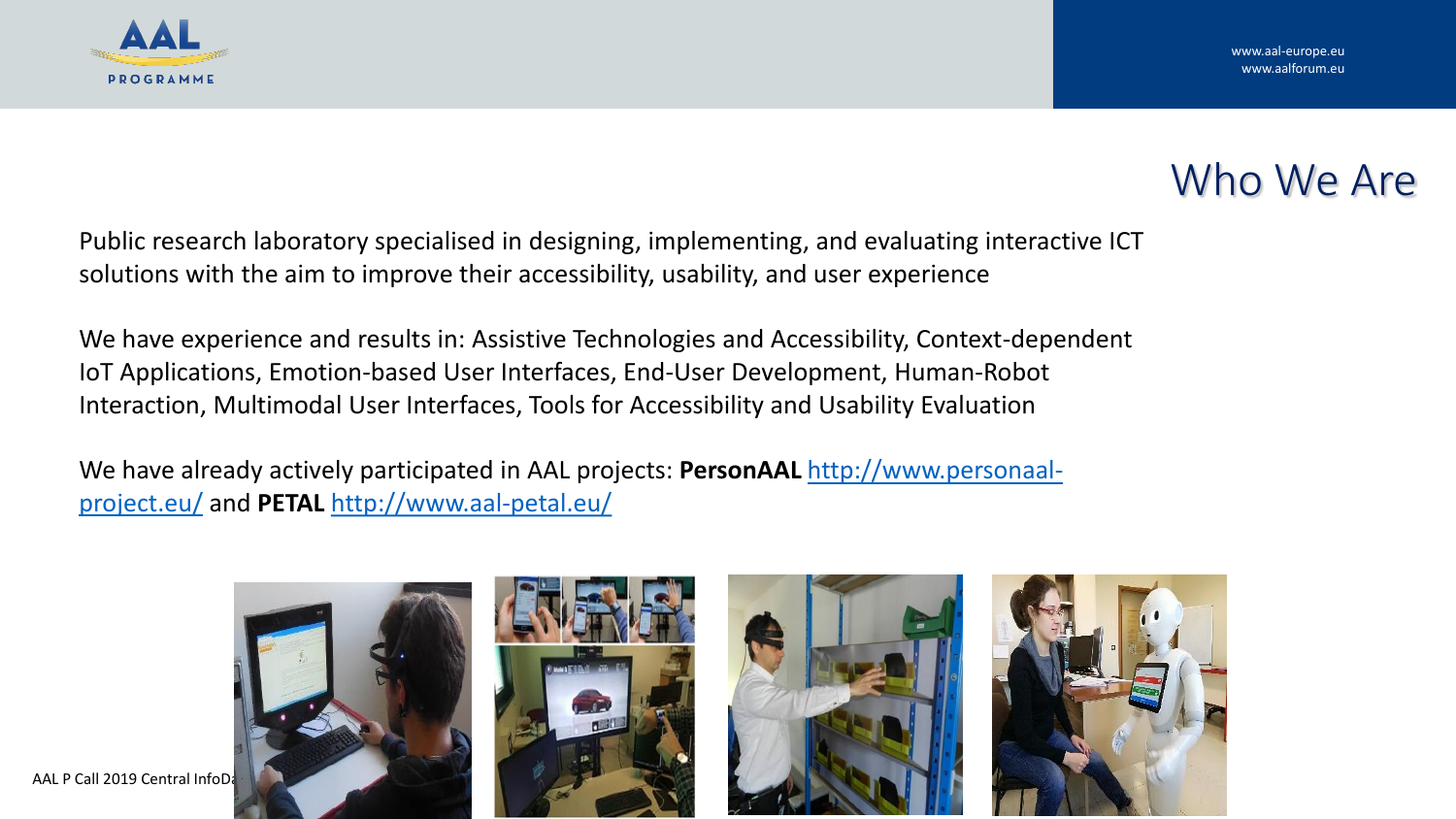

### Project idea

We are interested in a project on humanoid robots for engaging cognitive training for older adults

Humanoid robots are characterized by the possibility of supporting several interaction modalities such as head, body, hand and arm movements, as well as sounds and coloured leds positioned on shoulders and eyes

We have already carried out some tests with promising results in terms of their acceptance and ability to engage older adults

Design, develop, and assess in some trials a set of applications, which can exploit humanoid robots for supporting older adults, and compare them with other technologies